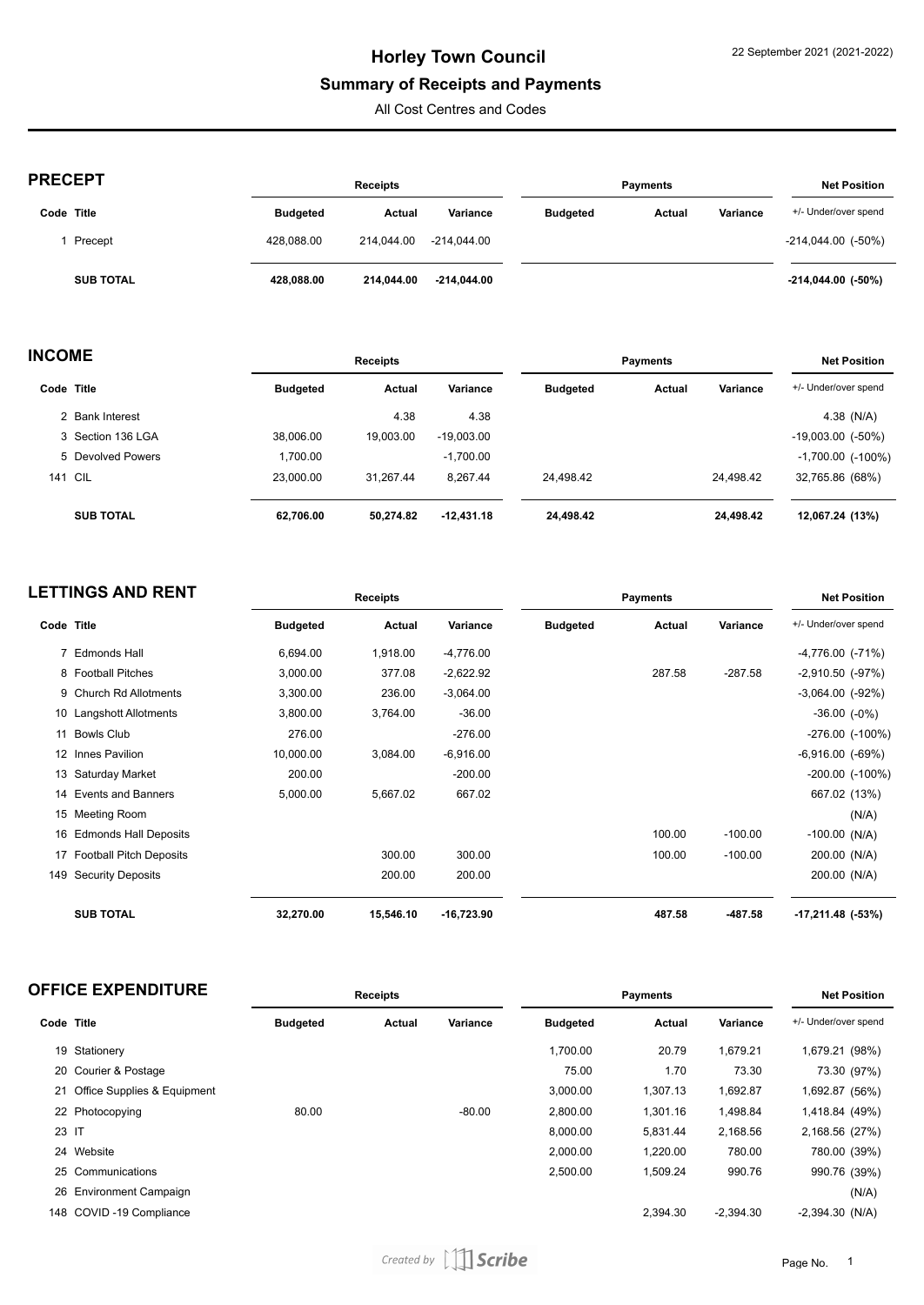### **Summary of Receipts and Payments**

All Cost Centres and Codes

| <b>SUB TOTAL</b> | 80.00 | -80.00 | 20,075.00 | 13,585.76 | 6,489.24 | 6,409.24 (31%) |
|------------------|-------|--------|-----------|-----------|----------|----------------|
|                  |       |        |           |           |          |                |
|                  |       |        |           |           |          |                |

### **SALARIES AND PENSIONS Receipts Payments Net Position**

|                    |                                                                                                                                                                         |        |          | .               |           |             |                      |
|--------------------|-------------------------------------------------------------------------------------------------------------------------------------------------------------------------|--------|----------|-----------------|-----------|-------------|----------------------|
|                    | <b>Budgeted</b>                                                                                                                                                         | Actual | Variance | <b>Budgeted</b> | Actual    | Variance    | +/- Under/over spend |
|                    |                                                                                                                                                                         |        |          | 116,000.00      | 44.762.88 | 71,237.12   | 71,237.12 (61%)      |
|                    |                                                                                                                                                                         |        |          | 18.000.00       | 5,435.80  | 12,564.20   | 12,564.20 (69%)      |
|                    |                                                                                                                                                                         |        |          | 10,000.00       | 2,864.16  | 7,135.84    | 7,135.84 (71%)       |
|                    |                                                                                                                                                                         |        |          | 14,800.00       | 4,581.60  | 10,218.40   | 10,218.40 (69%)      |
|                    |                                                                                                                                                                         |        |          | 18,200.00       | 6,078.72  | 12,121.28   | 12,121.28 (66%)      |
|                    |                                                                                                                                                                         |        |          | 28,000.00       | 8,821.56  | 19,178.44   | 19,178.44 (68%)      |
| Long Service Award |                                                                                                                                                                         |        |          |                 | 1,250.00  | $-1,250.00$ | $-1,250.00$ (N/A)    |
|                    |                                                                                                                                                                         |        |          |                 | 111.00    | $-111.00$   | $-111.00$ (N/A)      |
|                    |                                                                                                                                                                         |        |          |                 |           |             |                      |
| <b>SUB TOTAL</b>   |                                                                                                                                                                         |        |          | 205,000.00      | 73,905.72 | 131,094.28  | 131,094.28 (63%)     |
| 151                | Code Title<br>30 Net Salaries<br>31 PAYE<br>32 NI Employee<br>33 NI Employer<br>34 SCC Pension Employee<br>35 SCC Pension Employer<br>156 Student/Postgraduate Loan Ded |        |          | .               |           |             |                      |

| <b>OFFICE MAINTENANCE &amp; REF</b> | <b>Receipts</b> | Pavments | <b>Net Position</b> |
|-------------------------------------|-----------------|----------|---------------------|
|                                     |                 |          |                     |

| Code Title |                                | <b>Budgeted</b> | Actual | Variance | <b>Budgeted</b> | Actual    | Variance  | +/- Under/over spend |
|------------|--------------------------------|-----------------|--------|----------|-----------------|-----------|-----------|----------------------|
|            | 38 Maintenance & Repairs       |                 |        |          | 3.550.00        | 1.298.00  | 2,252.00  | 2,252.00 (63%)       |
|            | 39 Cleaning of hall and office |                 |        |          | 15.000.00       | 5.253.57  | 9.746.43  | 9,746.43 (64%)       |
|            | 40 Utilities                   |                 |        |          | 4.400.00        | 1.727.49  | 2,672.51  | 2,672.51 (60%)       |
| 41         | Rates                          |                 |        |          | 2,000.00        | 519.58    | 1,480.42  | 1,480.42 (74%)       |
|            | 42 Maintenance Contracts       |                 |        |          | 1,500.00        | 211.11    | 1,288.89  | 1,288.89 (85%)       |
|            | 43 Window Cleaning             |                 |        |          | 750.00          | 165.00    | 585.00    | 585.00 (78%)         |
|            | 45 Compliance and Regulatory   |                 |        |          | 5,000.00        | 1.090.09  | 3,909.91  | 3,909.91 (78%)       |
|            | <b>SUB TOTAL</b>               |                 |        |          | 32,200.00       | 10.264.84 | 21,935.16 | 21,935.16 (68%)      |

| <b>GENERAL</b> |                                |                 | <b>Receipts</b> |          | <b>Payments</b> |          |             | <b>Net Position</b>  |  |
|----------------|--------------------------------|-----------------|-----------------|----------|-----------------|----------|-------------|----------------------|--|
| Code Title     |                                | <b>Budgeted</b> | Actual          | Variance | <b>Budgeted</b> | Actual   | Variance    | +/- Under/over spend |  |
|                | 50 PWLB Loan Repayment - Cound |                 |                 |          | 19,545.00       | 9,772.46 | 9,772.54    | 9,772.54 (50%)       |  |
|                | 51 Bank charges                |                 |                 |          | 1,000.00        | 204.64   | 795.36      | 795.36 (79%)         |  |
|                | 52 Insurance                   |                 |                 |          | 8,755.00        | 7,308.61 | 1,446.39    | 1,446.39 (16%)       |  |
|                | 53 Legal and professional fees |                 |                 |          | 13,225.00       | 2,218.17 | 11,006.83   | 11,006.83 (83%)      |  |
|                | 54 Audit fees                  |                 |                 |          | 2,678.00        |          | 2,678.00    | 2,678.00 (100%)      |  |
|                | 55 Subscriptions & Licences    |                 |                 |          | 7,519.00        | 6,973.80 | 545.20      | 545.20 (7%)          |  |
| 60             | <b>Election Expenses</b>       |                 |                 |          | 2,500.00        |          | 2,500.00    | 2,500.00 (100%)      |  |
|                | 62 Chairman's Allowance        |                 |                 |          | 400.00          |          | 400.00      | 400.00 (100%)        |  |
|                | 63 Cllr Expenses               |                 |                 |          | 103.00          | 36.00    | 67.00       | 67.00 (65%)          |  |
|                | 64 Cllr Training               |                 |                 |          | 800.00          | 290.00   | 510.00      | 510.00 (63%)         |  |
|                | 65 Staff Expenses              |                 |                 |          | 100.00          |          | 100.00      | 100.00 (100%)        |  |
|                | 66 Staff Training              |                 |                 |          | 1,500.00        | 110.00   | 1,390.00    | 1,390.00 (92%)       |  |
|                | 142 GDPR                       |                 |                 |          |                 |          |             | (N/A)                |  |
|                | 146 VAT Payment                |                 |                 |          |                 |          |             | (N/A)                |  |
| 157            | Town Badges                    |                 |                 |          |                 | 1,148.00 | $-1,148.00$ | $-1,148.00$ (N/A)    |  |
|                |                                |                 |                 |          |                 |          |             |                      |  |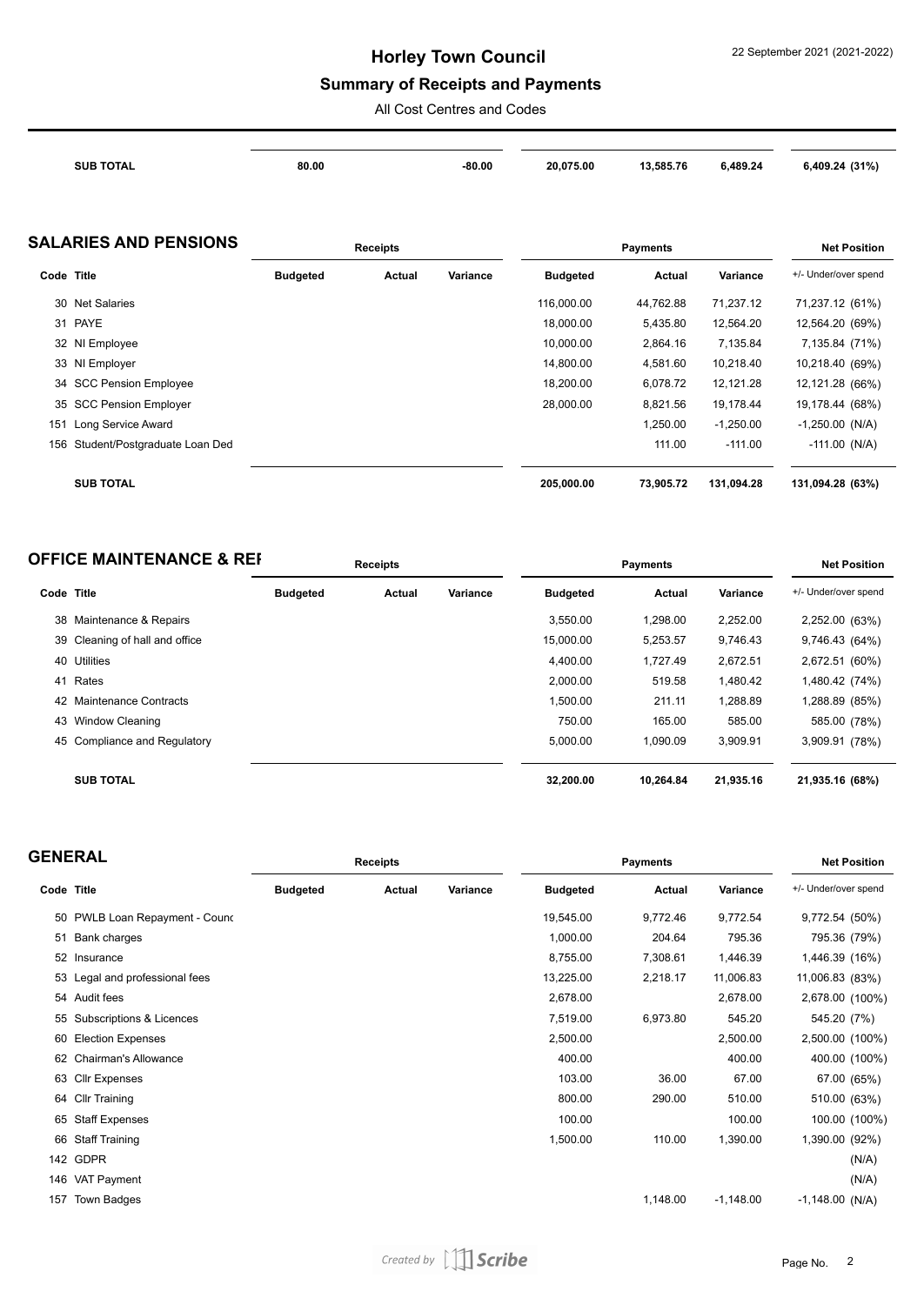# **Summary of Receipts and Payments**

All Cost Centres and Codes

| <b>TOTAL</b><br>SUB | 125.00<br>58 | 28.061.68 | 30.063.32 | (51%)<br>30.063.32<br>. |
|---------------------|--------------|-----------|-----------|-------------------------|

| <b>GROUNDS MAINTENANCE</b> | <b>Receipts</b> | Pavments | <b>Net Position</b> |
|----------------------------|-----------------|----------|---------------------|
|                            |                 |          |                     |

| Code Title |                                    | <b>Budgeted</b> | Actual | Variance | <b>Budgeted</b> | <b>Actual</b> | Variance  | +/- Under/over spend |
|------------|------------------------------------|-----------------|--------|----------|-----------------|---------------|-----------|----------------------|
|            | 70 Contractors' Maint (HTC)        |                 |        |          | 52,000.00       | 7,952.80      | 44,047.20 | 44,047.20 (84%)      |
|            | 71 Contractors' Maint (Devolved Po |                 |        |          | 1,700.00        |               | 1,700.00  | 1,700.00 (100%)      |
|            | 72 Playground Inspections          |                 |        |          | 8,549.00        | 1.398.00      | 7,151.00  | 7,151.00 (83%)       |
|            | 73 Playground Repairs              |                 |        |          | 7,210.00        | 530.00        | 6,680.00  | 6,680.00 (92%)       |
|            | 74 Parks Furniture                 |                 |        |          | 5,150.00        |               | 5,150.00  | 5,150.00 (100%)      |
|            | 75 Signage                         |                 |        |          | 1.648.00        |               | 1,648.00  | 1,648.00 (100%)      |
|            | 76 Pest Control                    |                 |        |          | 570.00          |               | 570.00    | 570.00 (100%)        |
|            | 77 Tree Surgery                    |                 |        |          | 8,240.00        | 950.00        | 7,290.00  | 7,290.00 (88%)       |
|            | <b>SUB TOTAL</b>                   |                 |        |          | 85,067.00       | 10,830.80     | 74,236.20 | 74,236.20 (87%)      |

| <b>HORLEY RECREATION GROU</b> | <b>Receipts</b> | Pavments | <b>Net Position</b> |
|-------------------------------|-----------------|----------|---------------------|
|                               |                 |          |                     |

|            |                                   |                 |          |             | .               |          |             |                        |
|------------|-----------------------------------|-----------------|----------|-------------|-----------------|----------|-------------|------------------------|
| Code Title |                                   | <b>Budgeted</b> | Actual   | Variance    | <b>Budgeted</b> | Actual   | Variance    | +/- Under/over spend   |
|            | 79 Memorial Gardens               |                 |          |             | 3,605.00        | 1.540.00 | 2,065.00    | 2,065.00 (57%)         |
|            | 80 Ornamental Gardens             |                 |          |             | 1,545.00        |          | 1,545.00    | 1,545.00 (100%)        |
|            | 123 Grounds                       |                 |          |             | 2,060.00        | 350.33   | 1,709.67    | 1,709.67 (82%)         |
|            | 143 Cafe/Pavilion PWLB Loan Repay |                 |          |             | 27,556.00       |          | 27,556.00   | 27,556.00 (100%)       |
|            | 145 Pavilion Cafe Project Fund    |                 |          |             | 27,000.00       | 729.00   | 26,271.00   | 26,271.00 (97%)        |
|            | 153 Pavilion Cafe Utilities       |                 | 1.015.84 | 1.015.84    |                 | 3,007.80 | $-3,007.80$ | $-1,991.96$ (N/A)      |
| 154        | <b>Pavilion Cafe Maintenance</b>  |                 |          |             | 2,000.00        | 60.00    | 1,940.00    | 1,940.00 (97%)         |
|            | 155 Pavilion Cafe Rent            | 6.000.00        |          | $-6.000.00$ |                 |          |             | $-6,000.00$ $(-100\%)$ |
|            | <b>SUB TOTAL</b>                  | 6,000.00        | 1,015.84 | -4,984.16   | 63,766.00       | 5,687.13 | 58,078.87   | 53,094.71 (76%)        |

|            | <b>COURT LODGE/INNES PAVILK</b> |                 | Receipts |          |                 | <b>Payments</b> |           | <b>Net Position</b>  |
|------------|---------------------------------|-----------------|----------|----------|-----------------|-----------------|-----------|----------------------|
| Code Title |                                 | <b>Budgeted</b> | Actual   | Variance | <b>Budgeted</b> | Actual          | Variance  | +/- Under/over spend |
|            | 86 Pitches/Playgrounds          |                 |          |          | 1.030.00        | 132.00          | 898.00    | 898.00 (87%)         |
| 87         | Buildings - Refurbishment/Repai |                 |          |          | 5,150.00        |                 | 5,150.00  | 5,150.00 (100%)      |
| 88         | Utilities                       |                 | 261.90   | 261.90   | 2.600.00        | 1.017.74        | 1,582.26  | 1,844.16 (70%)       |
| 89         | Lease of land                   |                 |          |          | 1.00            |                 | 1.00      | $1.00(100\%)$        |
|            | 124 Football Pavillion Cleaning |                 |          |          | 2,300.00        | 419.85          | 1,880.15  | 1,880.15 (81%)       |
| 131        | Maintenance Contracts           |                 |          |          | 1.000.00        | 377.30          | 622.70    | 622.70 (62%)         |
| 132        | Innes Communications            |                 |          |          |                 |                 |           | (N/A)                |
|            | <b>SUB TOTAL</b>                |                 | 261.90   | 261.90   | 12,081.00       | 1,946.89        | 10,134.11 | 10,396.01 (86%)      |

| <b>MICHAEL CRESCENT</b>           |                 | Receipts |                                                                |                 | <b>Payments</b> |          | <b>Net Position</b>  |
|-----------------------------------|-----------------|----------|----------------------------------------------------------------|-----------------|-----------------|----------|----------------------|
| Code Title                        | <b>Budgeted</b> | Actual   | Variance                                                       | <b>Budgeted</b> | <b>Actual</b>   | Variance | +/- Under/over spend |
| <b>Rates &amp; Utilites</b><br>91 |                 |          |                                                                | 740.00          | 267.04          | 472.96   | 472.96 (63%)         |
|                                   |                 |          | Created by $\left[\begin{array}{c c}\end{array}\right]$ Scribe |                 |                 |          | Page No.             |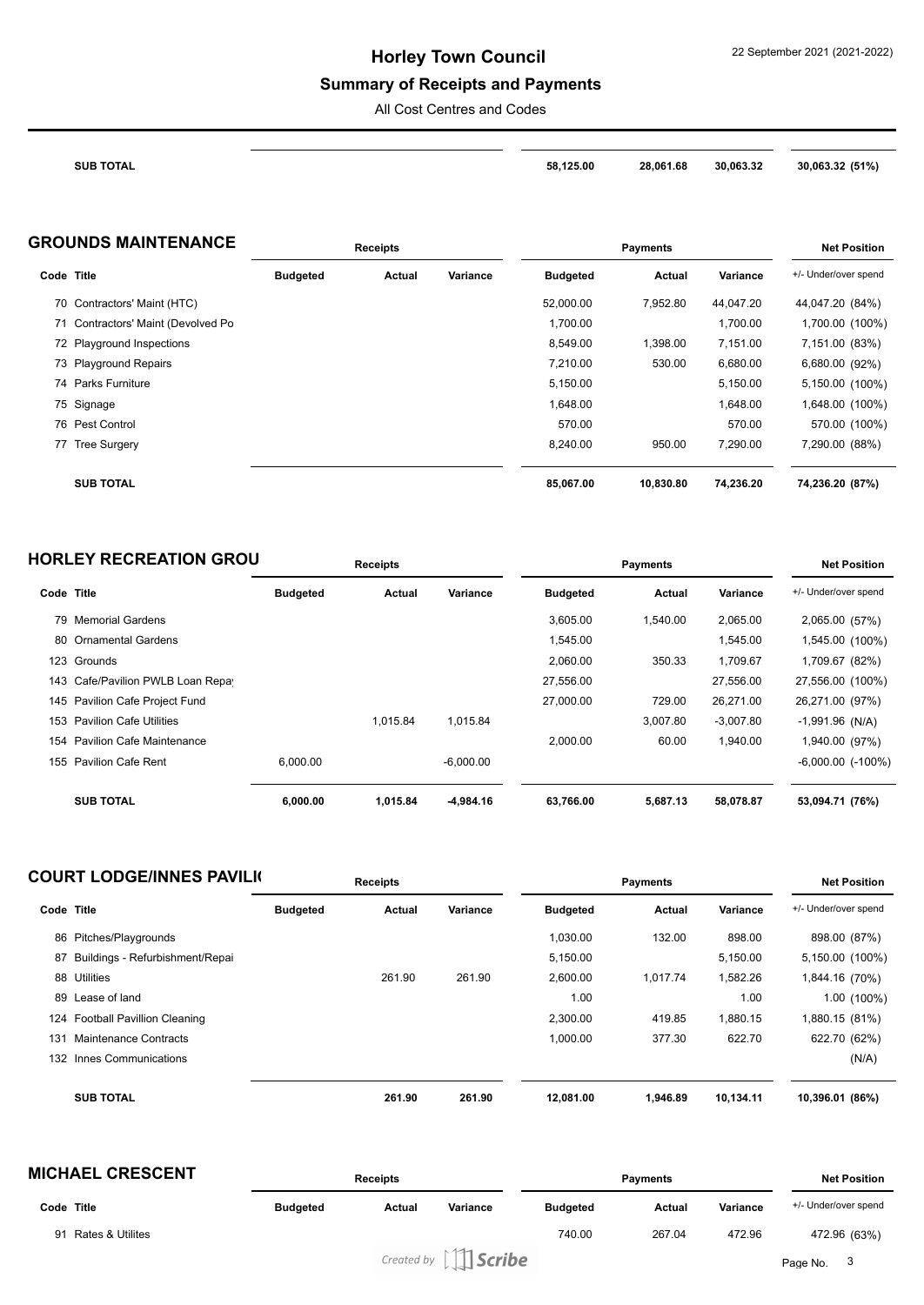### **Summary of Receipts and Payments**

All Cost Centres and Codes

| 140 Scout Hut Demolition  |                   |          | (N/A)          |
|---------------------------|-------------------|----------|----------------|
| 121 Buildings and Grounds | 2,000.00<br>57.00 | 1,943.00 | 1,943.00 (97%) |

## **EMLYN MEADOWS Receipts Payments Net Position**

|                  |                 | --------- |          |                 | ---------- | .        |                      |
|------------------|-----------------|-----------|----------|-----------------|------------|----------|----------------------|
| Code Title       | <b>Budgeted</b> | Actual    | Variance | <b>Budgeted</b> | Actual     | Variance | +/- Under/over spend |
| 95 Grounds       |                 |           |          | 500.00          | 57.00      | 443.00   | 443.00 (88%)         |
| <b>SUB TOTAL</b> |                 |           |          | 500.00          | 57.00      | 443.00   | 443.00 (88%)         |

| <b>ALLOTMENTS</b> |                          |                 | <b>Receipts</b> |          |                 | <b>Payments</b> |          |                      |
|-------------------|--------------------------|-----------------|-----------------|----------|-----------------|-----------------|----------|----------------------|
| Code Title        |                          | <b>Budgeted</b> | Actual          | Variance | <b>Budgeted</b> | Actual          | Variance | +/- Under/over spend |
|                   | 96 Langshott Maintenance |                 |                 |          | 2.600.00        | 1.662.90        | 937.10   | 937.10 (36%)         |
|                   | 97 Church Rd Maintenance |                 |                 |          | 1.850.00        |                 | 1,850.00 | 1,850.00 (100%)      |
|                   | 98 Church Rd Utilities   |                 |                 |          | 520.00          |                 | 520.00   | 520.00 (100%)        |
|                   | 99 Langshott Utilities   |                 |                 |          | 920.00          | 100.00          | 820.00   | 820.00 (89%)         |
|                   | <b>SUB TOTAL</b>         |                 |                 |          | 5,890.00        | 1,762.90        | 4,127.10 | 4,127.10 (70%)       |

|     | <b>TOWN CENTRE</b>            |                 | <b>Receipts</b> |           |                 | <b>Payments</b> |           | <b>Net Position</b>  |
|-----|-------------------------------|-----------------|-----------------|-----------|-----------------|-----------------|-----------|----------------------|
|     | Code Title                    | <b>Budgeted</b> | Actual          | Variance  | <b>Budgeted</b> | Actual          | Variance  | +/- Under/over spend |
|     | 100 Baskets and planting      | 500.00          |                 | $-500.00$ | 8.755.00        |                 | 8.755.00  | 8,255.00 (89%)       |
| 101 | Horley/South & SE in Bloom    |                 |                 |           | 1.600.00        | 165.69          | 1.434.31  | 1,434.31 (89%)       |
|     | 102 Christmas                 |                 |                 |           | 1.957.00        |                 | 1.957.00  | 1,957.00 (100%)      |
|     | 150 Defibrillator maintenance |                 |                 |           |                 |                 |           | (N/A)                |
|     | 152 Commercial Hub Support    |                 |                 |           | 5.000.00        |                 | 5.000.00  | 5,000.00 (100%)      |
|     | <b>SUB TOTAL</b>              | 500.00          |                 | $-500.00$ | 17.312.00       | 165.69          | 17.146.31 | 16,646.31 (93%)      |

| <b>SECURITY</b> |                                | Receipts        |        |          | <b>Payments</b> |          |           | <b>Net Position</b>  |  |
|-----------------|--------------------------------|-----------------|--------|----------|-----------------|----------|-----------|----------------------|--|
| Code Title      |                                | <b>Budgeted</b> | Actual | Variance | <b>Budgeted</b> | Actual   | Variance  | +/- Under/over spend |  |
|                 | 105 Security Patrols           |                 |        |          | 5,665.00        | 2,325.92 | 3,339.08  | 3,339.08 (58%)       |  |
|                 | 106 CCTV Installation          |                 |        |          | 2,000.00        |          | 2,000.00  | 2,000.00 (100%)      |  |
| 107             | <b>CCTV Maintenance</b>        |                 |        |          | 3,500.00        |          | 3,500.00  | 3,500.00 (100%)      |  |
|                 | 108 CCTV Broadband Connections |                 |        |          | 2,000.00        | 476.12   | 1,523.88  | 1,523.88 (76%)       |  |
| 147             | Alarm Maintenance              |                 |        |          |                 | 75.00    | $-75.00$  | $-75.00$ (N/A)       |  |
|                 | <b>SUB TOTAL</b>               |                 |        |          | 13.165.00       | 2.877.04 | 10.287.96 | 10,287.96 (78%)      |  |